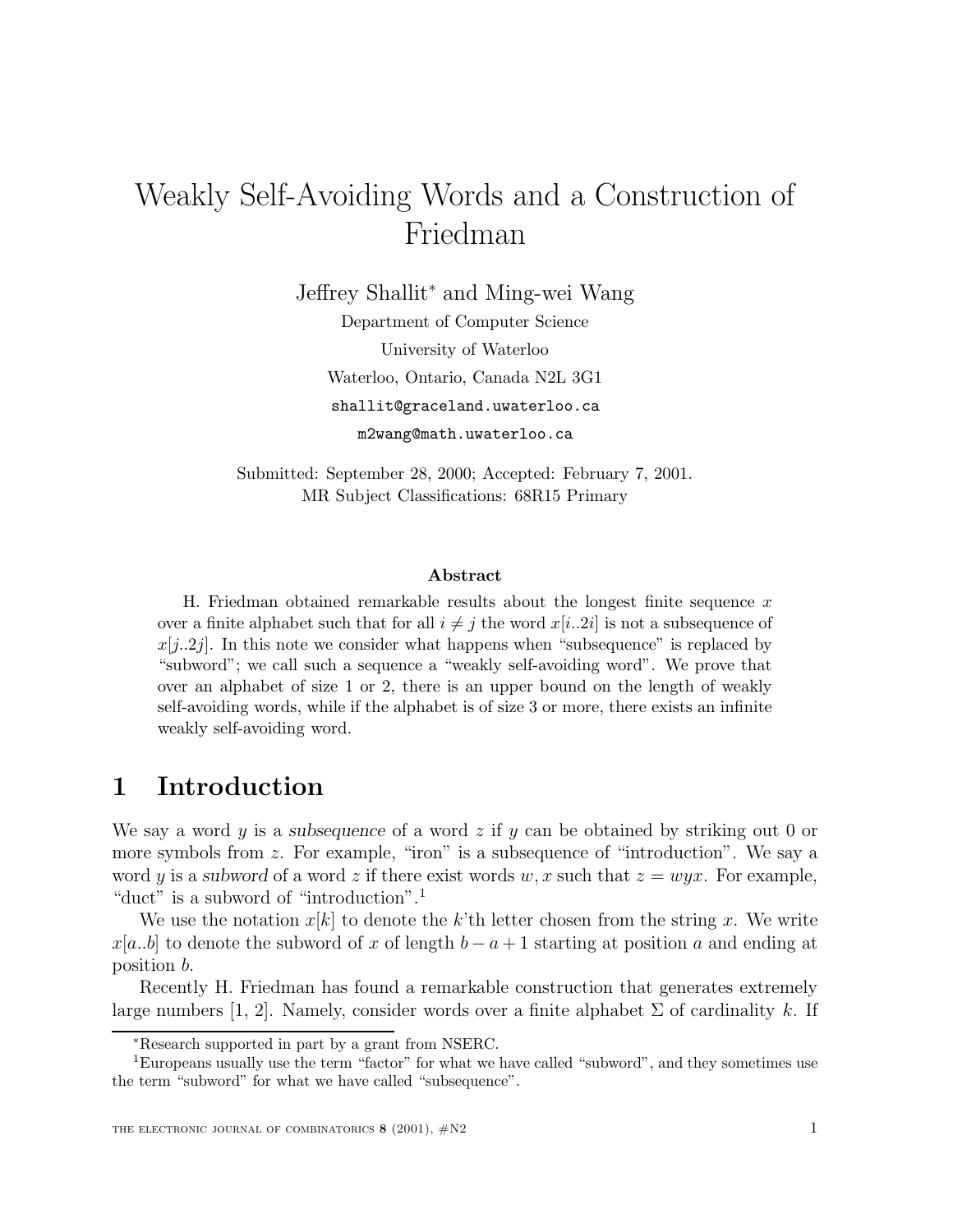an infinite word **x** has the property that for all i, j with  $0 < i < j$  the subword **x**[i..2i] is not a subsequence of  $\mathbf{x}[j..2j]$ , we call it *self-avoiding*. We apply the same definition for a finite word x of length n, imposing the additional restriction that  $j \leq n/2$ .

Friedman shows there are no infinite self-avoiding words over a finite alphabet. Furthermore, he shows that for each k there exists a longest finite self-avoiding word x over an alphabet of size k. Call  $n(k)$  the length of such a word. Then clearly  $n(1) = 3$  and a simple argument shows that  $n(2) = 11$ . Friedman shows that  $n(3)$  is greater than the incomprehensibly large number  $A_{7198}(158386)$ , where A is the Ackermann function.

Jean-Paul Allouche asked what happens when "subsequence" is replaced by "subword". A priori we do not expect results as strange as Friedman's, since there are no infinite anti-chains for the partial order defined by "x is a subsequence of  $y$ ", while there are infinite anti-chains for the partial order defined by "x is a subword of  $y$ ".

#### **2 Main Results**

If an infinite word **x** has the property that for all i, j with  $0 \leq i < j$  the subword **x**[i..2i] is not a subword of  $\mathbf{x}[j..2j]$ , we call it *weakly self-avoiding*. If x is a finite word of length n, we apply the same definition with the additional restriction that  $j \leq n/2$ .

**Theorem 1** Let  $\Sigma = \{0, 1, ..., k-1\}.$ 

- (a) If  $k = 1$ , the longest weakly self-avoiding word is of length 3, namely 000.
- (b) If  $k = 2$ , there are no weakly self-avoiding words of length  $> 13$ . There are 8 longest weakly self-avoiding words, namely 0010111111010, 0010111111011, 0011110101010, 0011110101011 and the four words obtained by changing 0 to 1 and 1 to 0.
- (c) If  $k > 3$ , there exists an infinite weakly self-avoiding word.

#### **Proof.**

(a) If a word x over  $\Sigma = \{0\}$  is of length  $\geq 4$ , then it must contain 0000 as a prefix. Then  $x[1..2] = 00$  is a subword of  $x[2..4] = 000$ .

(b) To prove this result, we create a tree whose root is labeled with  $\epsilon$ , the empty word. If a node's label x is weakly self-avoiding, then it has two children labeled  $x_0$  and  $x_1$ . This tree is finite if and only if there is a longest weakly self-avoiding word. In this case, the leaves of the tree represent non-weakly-self-avoiding words that are minimal in the sense that any proper prefix is weakly self-avoiding.

Now we use a classical breadth-first tree traversal technique, as follows: We maintain a queue,  $Q$ , and initialize it with the empty word  $\epsilon$ . If the queue is empty, we are done. Otherwise, we pop the first element q from the queue and check to see if it is weakly self-avoiding. If not, the node is a leaf, and we print it out. If q is weakly self-avoiding then we append  $q0$  and  $q1$  to the end of the queue.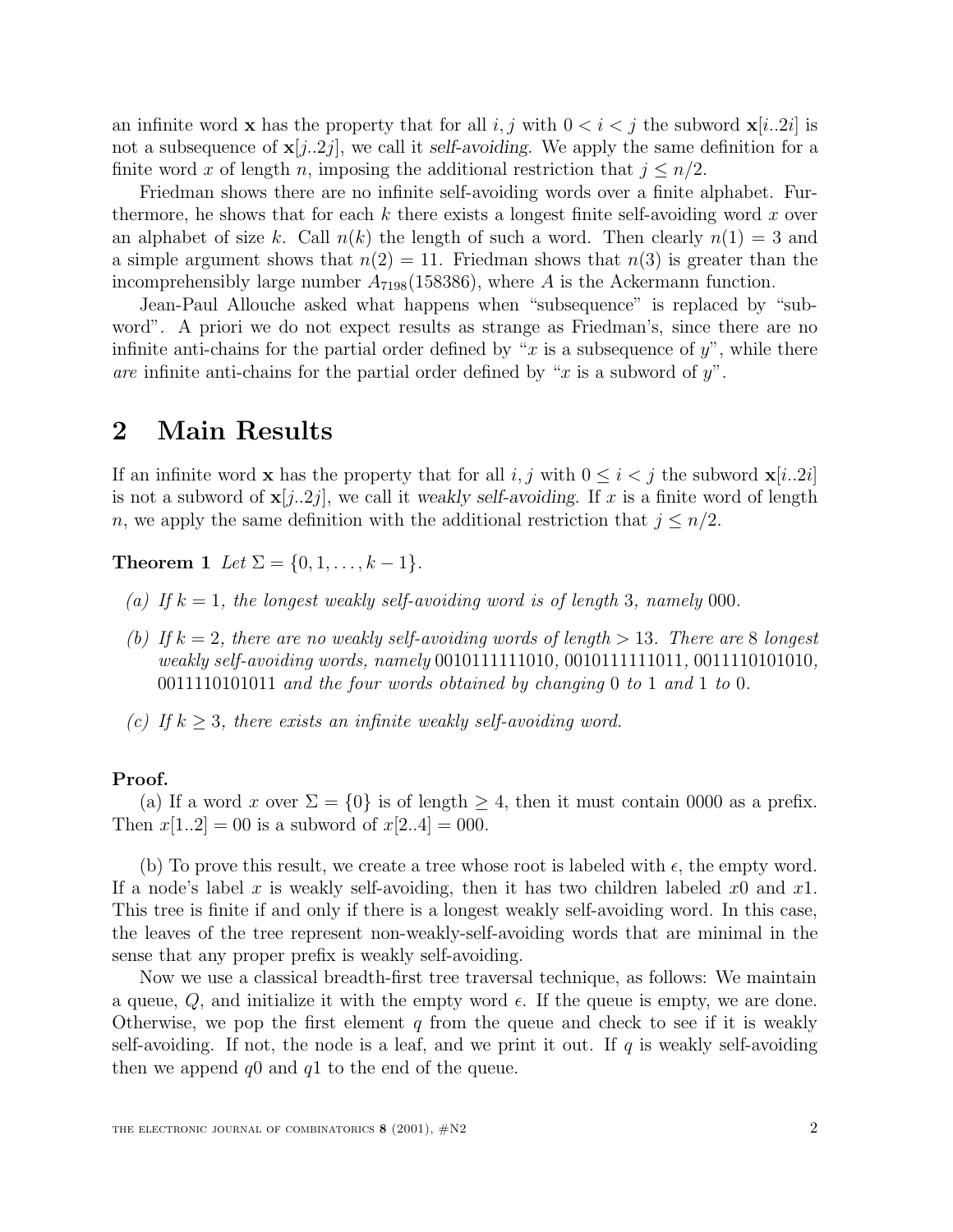If this algorithm terminates, we have proved that there is a longest weakly self-avoiding word. The proof may be concisely represented by listing the leaves in breadth-first order. We may shorten the tree by assuming, without loss of generality, that the root is labeled 0.

When we perform this procedure, we obtain a tree with 92 leaves, whose longest label is of length 14. The following list describes this tree:

| 0000     | 00111100   | 0011010101   | 001011111011   |
|----------|------------|--------------|----------------|
| 0001     | 00111110   | 0011010110   | 001011111100   |
| 0101     | 00111111   | 0011010111   | 001011111110   |
| 001000   | 01000000   | 0011101000   | 001011111111   |
| 001001   | 01000001   | 0011101001   | 001110101000   |
| 001010   | 01000010   | 0011101011   | 001110101001   |
| 001100   | 01000011   | 0011110100   | 001110101010   |
| 010001   | 01100001   | 0011110110   | 001110101011   |
| 010010   | 01100010   | 0011110111   | 001111010100   |
| 010011   | 01100011   | 0110000000   | 001111010110   |
| 011001   | 01110001   | 0110000001   | 001111010111   |
| 011010   | 01110010   | 0110000010   | 011100000000   |
| 011011   | 01110011   | 0110000011   | 011100000001   |
| 011101   | 0010110100 | 0111000001   | 011100000010   |
| 011110   | 0010110101 | 0111000010   | 011100000011   |
| 011111   | 0010110110 | 0111000011   | 00101111110100 |
| 00101100 | 0010110111 | 001011110100 | 00101111110101 |
| 00110100 | 0010111000 | 001011110101 | 00101111110110 |
| 00110110 | 0010111001 | 001011110110 | 00101111110111 |
| 00110111 | 0010111010 | 001011110111 | 00111101010100 |
| 00111000 | 0010111011 | 001011111000 | 00111101010101 |
| 00111001 | 0010111100 | 001011111001 | 00111101010110 |
| 00111011 | 0011010100 | 001011111010 | 00111101010111 |

Figure 1: Leaves of the tree giving a proof of Theorem 1 (b)

(c) Consider the word

**x** = 22010110111011111011111110111111111110 ···  $= 220101<sup>2</sup>01<sup>3</sup>01<sup>5</sup>01<sup>7</sup>01<sup>11</sup>01<sup>15</sup>01<sup>23</sup>01<sup>31</sup>01<sup>47</sup>0...$ 

where there are 0's in positions  $3, 5, 8, 12, 18, 26, 38, 54, 78, 110, 158, \ldots$  More precisely, define  $f_{2n+1} = 5 \cdot 2^n - 2$  for  $n \ge 0$ , and  $f_{2n} = 7 \cdot 2^{n-1} - 2$  for  $n \ge 1$ . Then **x** has 0's only in the positions given by  $f_i$  for  $i \geq 1$ .

First we claim that if  $i \geq 3$ , then any subword of the form  $\mathbf{x}[i..2i]$  contains exactly two 0's. This is easily verified for  $i = 3$ . If  $5 \cdot 2^n - 1 \le i < 7 \cdot 2^n - 1$  and  $n \ge 0$ , then there are